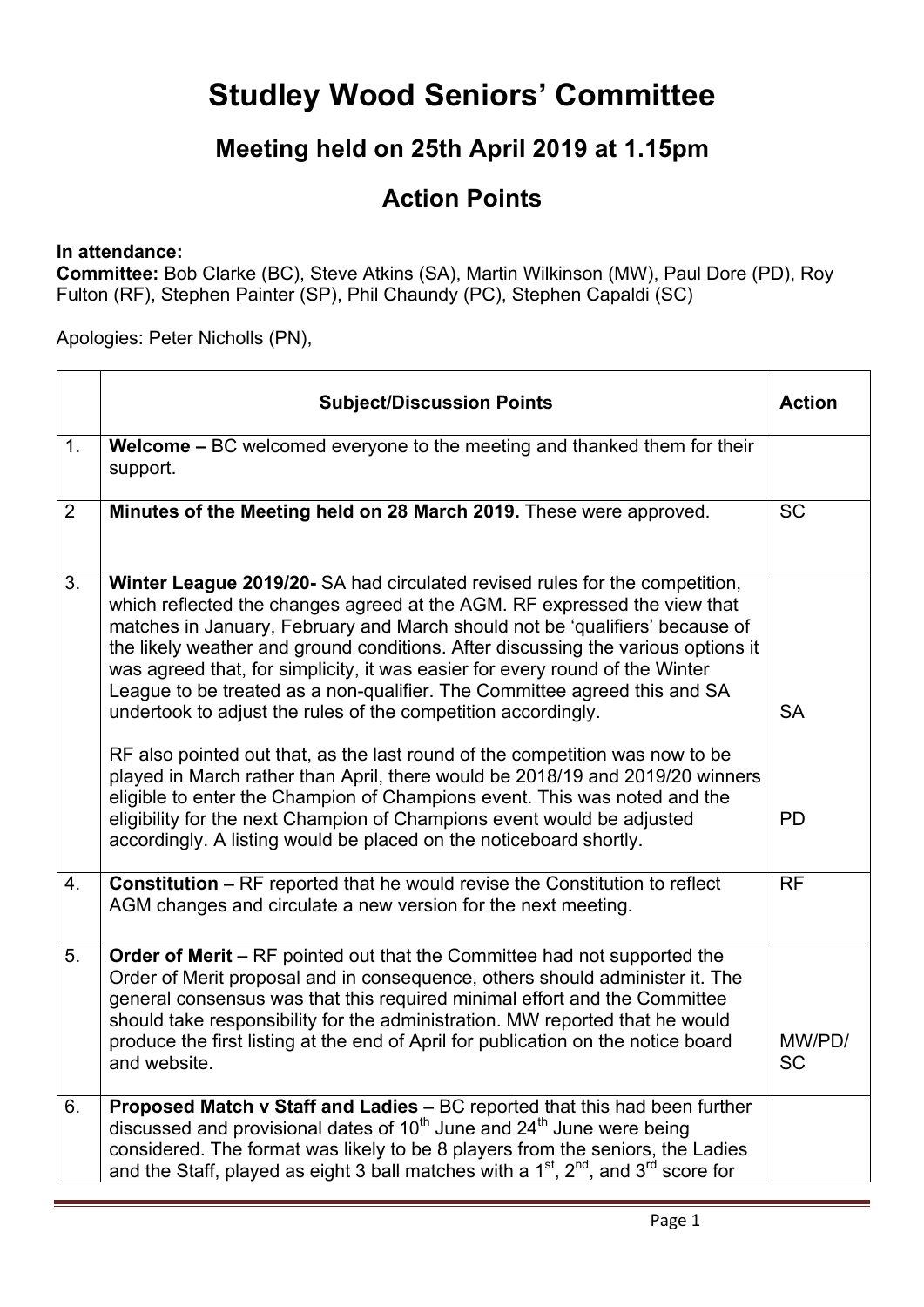|                | each hole contributing to the overall team scores.                                                                                                                                                                                                                                                                                                                                                                   | <b>BC</b>    |
|----------------|----------------------------------------------------------------------------------------------------------------------------------------------------------------------------------------------------------------------------------------------------------------------------------------------------------------------------------------------------------------------------------------------------------------------|--------------|
| 7 <sub>1</sub> | <b>Champion of Champions Board - BC reported that one of the existing</b><br>boards, which had not been used for some years, was to be refurbished as a<br>board for the 'Champion of Champions'.                                                                                                                                                                                                                    | <b>BC</b>    |
| 8.             | <b>Treasurer's Report – MW reported that he was still trying to collect the £5</b><br>entry fees for the Seniors' Pairs Competition. He agreed to email the members<br>from whom a fee was still outstanding. He reported that the balance on the<br>account was circa £900 excluding monies in hand for commitments. A further<br>batch of vouchers would be purchased shortly.                                     | <b>MW</b>    |
|                | In response to a question from BC, MW reported that contributions for the<br>Captains charity should be sent to himself: these would be held in a separate<br>account pending transfer to the Charity.                                                                                                                                                                                                               | <b>BC/MW</b> |
| 9.             | Seniors' Contact Details - BC pointed out that the contact details for all<br>members were available via the new ClubV1 Members Hub app.<br>It was agreed that all seniors should be encouraged to download and use the<br>app.                                                                                                                                                                                      | <b>BC</b>    |
| 10.            | General Committee - BC reported on the discussions at the recent General<br>Committee meeting and in particular pointed out that dogs being allowed onto<br>the course had again been raised as a concern. It was felt that dogs on the<br>course were a distraction, potentially a health hazard and slowed up play. This<br>would be discussed further with Ken Heathcote.                                         | <b>BC</b>    |
| 11.            | Seniors' Golf Programme – BC had circulated, to all seniors, an updated<br>programme for May.                                                                                                                                                                                                                                                                                                                        | <b>BC</b>    |
| 12.            | Inter Club Matches - BC reported that these had started well with good<br>member support, which he hoped would be sustained through the year. The<br>last home game against Tadmarton had been won 6-0.                                                                                                                                                                                                              |              |
| 13.            | Qualifying Competitions - SA pointed that Seniors' competitions were not<br>always on the Club computer system. BC reported that he'd spoken to Steve<br>Davis and agreed to forward the monthly programme to Steve so the qualifying<br>events could be added to the computer listing.                                                                                                                              | <b>BC</b>    |
| 14.            | Away Days - BC said that he understood that there were 30 booked with 2<br>reserves for Wragg Barn on May 7th.                                                                                                                                                                                                                                                                                                       |              |
| 15.            | Procedure for Grouping Seniors' for Competitions - RF pointed out that at<br>the meeting on 15 November 2018 the aide memoire he'd produced had been<br>adopted and it had been agreed that a copy should be posted on the website.<br>He noted that it had not yet appeared on the website. PD said this was an<br>oversight and he would add a copy to the website if RF sent him a copy of the<br>latest version. | <b>RF/PD</b> |